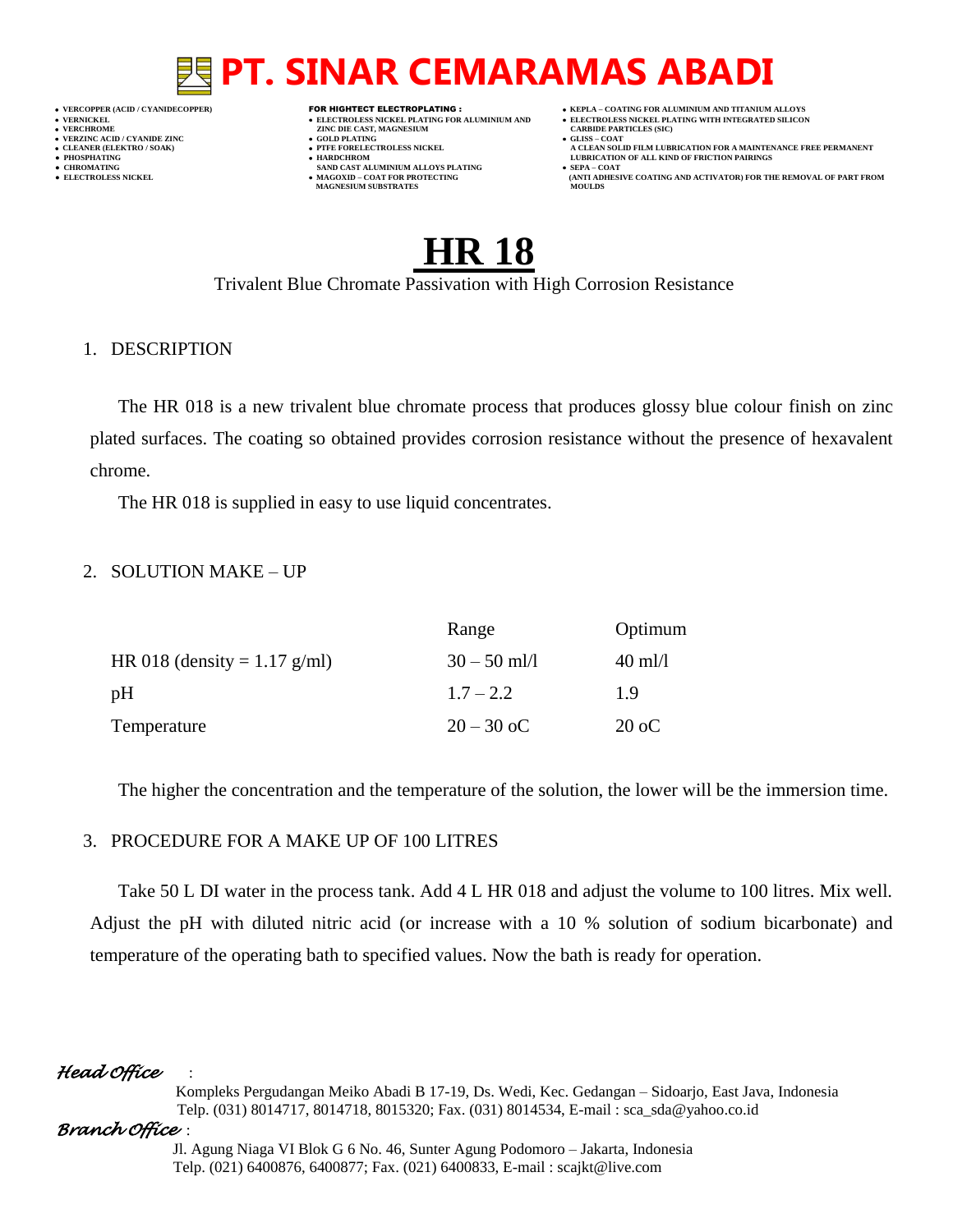# **PT. SINAR CEMARAMAS ABADI**

**VERNICKEL • ELECTROLESS NICKEL PLATING FOR ALUMINIUM AND**<br>• VERNICKEL PLATING WITH INTEGRATED SILICON<br>• VERCHROME **DELECTROLESS NICKEL PLATING WITH INTEGRATED SILICON**<br>• VERCHROME **CARBIDE PARTICLES** (SIC) **VERCHROME (ACID/CTANIDE ZINC )<br>
• VERCHROME 2INC DIE CAST, MAGNESIUM (CARBIDE PARTICLES (SICKEL PLATING FOR ALUMINIUM AND )<br>
• VERCHROME 2INC DIE CAST, MAGNESIUM (CARBIDE PARTICLES )<br>
• CLEANER (ELEKTRO / SOAK) (CLEANER (** 

- **v GOLD PLATING**<br>**• PTFE FORELECTROLESS NICKEL**
- 
- **PHOSPHATING HARDCHROM LUBRICATION OF ALL KIND OF FRICTION PAIRINGS ● CHROMATING SAND CAST ALUMINIUM ALLOYS PLATING SEPA – COAT MAGNESIUM SUBSTRATES MOULDS**
- **VERCOPPER (ACID / CYANIDECOPPER)** FOR HIGHTECT ELECTROPLATING :  **KEPLA – COATING FOR ALUMINIUM AND TITANIUM ALLOYS**
	-
	- **A CLEAN SOLID FILM LUBRICATION FOR A MAINTENANCE FREE PERMANENT**
- **● ELECTROLESS NICKEL MAGOXID – COAT FOR PROTECTING (ANTI ADHESIVE COATING AND ACTIVATOR) FOR THE REMOVAL OF PART FROM**

#### 4. SAFETY CONSIDERATION

Protective gear such as face shields and gloves should be worn during bath make up and operation. Chemicals shall not be stored below 10 ºC.

### 5. OPERATING CONDITIONS

| a)        | Temperature:      | $25-35$ °C (optimum 20 °C)                                                                                                                                                                                               |
|-----------|-------------------|--------------------------------------------------------------------------------------------------------------------------------------------------------------------------------------------------------------------------|
|           | b) Time:          | $15 - 60$ sec. (Optimum 30 sec.)                                                                                                                                                                                         |
|           | c) $pH - Value$ : | $1.8 - 2.2$ (optimum 1.9). Frequent control is recommended.                                                                                                                                                              |
|           |                   | $pH \leq 1.7$ : decrease of the corrosion protection                                                                                                                                                                     |
|           |                   | $pH \ge 2.3$ : yellowish appearance, decrease of the corrosion protection                                                                                                                                                |
| d)        | Agitation:        | Air or parts movement                                                                                                                                                                                                    |
|           |                   | Do not use lead as weight for air blowing tuber!                                                                                                                                                                         |
| e)        | Fume extraction:  | Recommended                                                                                                                                                                                                              |
| f)        | Equipment:        | Mild steel tank with polypropylene lining                                                                                                                                                                                |
| g)        | Heating:          | Not required or Teflon tube heaters                                                                                                                                                                                      |
|           |                   | h) Pre dip activation: This improve the HR 018 bath life as well as the adhesion<br>and                                                                                                                                  |
|           |                   | corrosion resistance. The tank make up is $0.3 - 1.0$ % nitric acid. Frequent tank                                                                                                                                       |
|           |                   | changes are necessary for uniform production quality.                                                                                                                                                                    |
| $\bf{1)}$ | Hints:            | HR 018 is sensitive to heavy metal impurities.                                                                                                                                                                           |
|           |                   | The HR 018 service life is only limited due to the iron concentration. The critical concentration<br>is between 250 and 500 mg/l. when loading with uncoated parts (tubes) we recommend the<br>addition of an inhibitor. |

# *Head Office* :

 Kompleks Pergudangan Meiko Abadi B 17-19, Ds. Wedi, Kec. Gedangan – Sidoarjo, East Java, Indonesia Telp. (031) 8014717, 8014718, 8015320; Fax. (031) 8014534, E-mail : sca\_sda@yahoo.co.id

### *Branch Office* :

 Jl. Agung Niaga VI Blok G 6 No. 46, Sunter Agung Podomoro – Jakarta, Indonesia Telp. (021) 6400876, 6400877; Fax. (021) 6400833, E-mail : scajkt@live.com